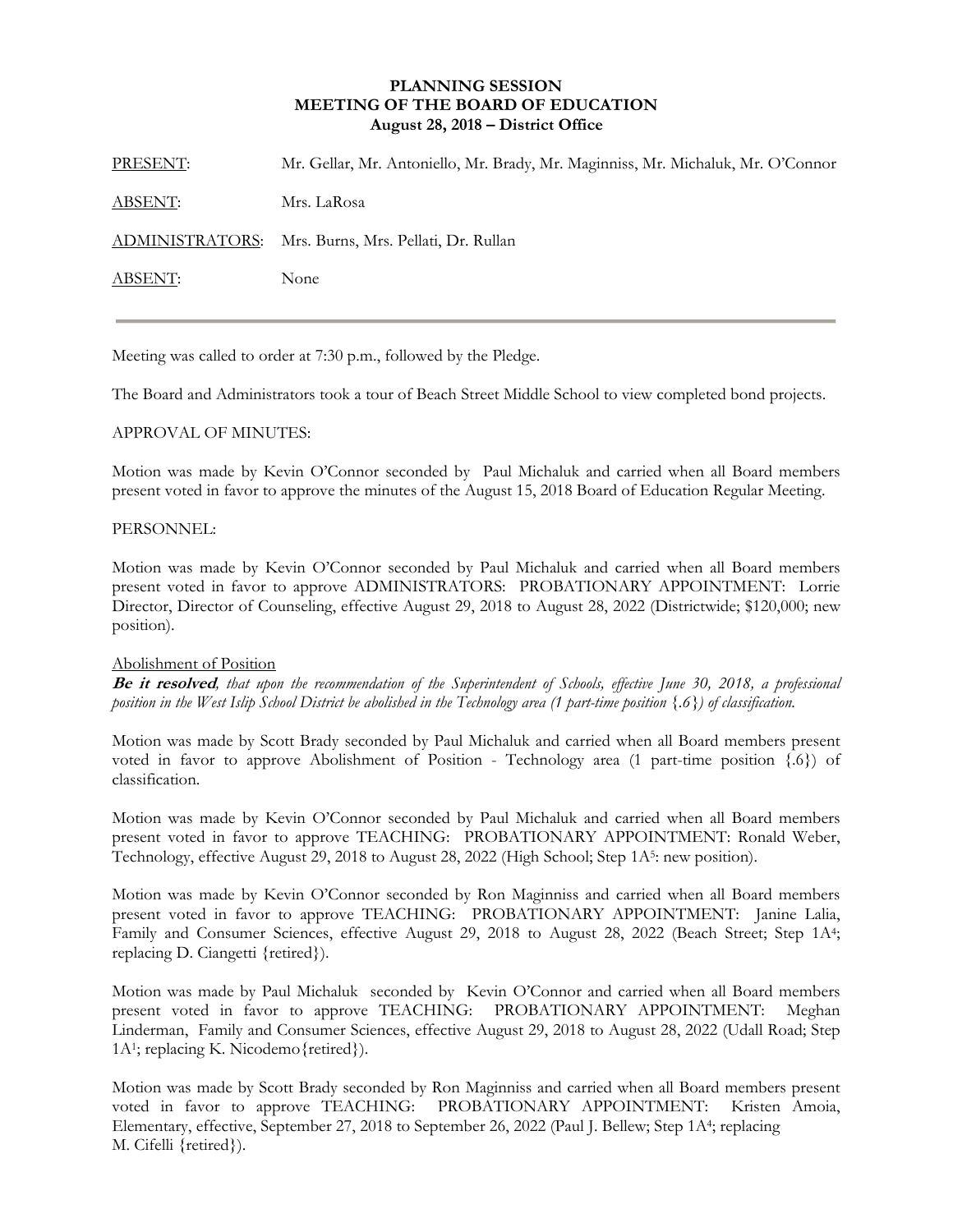*In order to be granted tenure a classroom teacher or building principal shall have received composite or overall annual professional performance review ratings to Education Law* §*3012-d of either effective or highly effective in at least three of the four preceding years and if a classroom teacher or building principal receives an ineffective composite or overall rating in the final year of the probationary period he or she shall not be eligible for tenure at that time.* 

Motion was made by Kevin O'Connor seconded by Paul Michaluk and carried when all Board members present voted in favor to approve TEACHING: RESIGNATION: Maria Kaminsky, World Language, effective September 3, 2018 (High School).

Motion was made by Kevin O'Connor seconded by Paul Michaluk and carried when all Board members present voted in favor to approve TEACHING: RESIGNATION: Krystal Townend, Preferred Substitute, effective August 29, 2018 (High School).

Motion was made by Scott Brady seconded by Ron Maginniss and carried when all Board members present voted in favor to approve TEACHING: CHILD-BEARING LEAVE OF ABSENCE (paid): Jennifer Wasserman, English, effective August 31, 2018 (High School).

Motion was made by Paul Michaluk seconded by Kevin O'Connor and carried when all Board members present voted in favor to approve TEACHING: REGULAR SUBSTITUTE: Krystal Townend, Counseling, effective August 29, 2018 - June 30, 2019 (High School; Step 1A1; replacing V. Mullins {LoA}.

Motion was made by Paul Michaluk seconded by Ron Maginniss and carried when all Board members present voted in favor to approve TEACHING ASSISTANT: PROBATIONARY APPOINTMENT: \*Michelle Edgley, effective August 29, 2018 to August 28, 2022 (High School; Step 1; replacing P. Paolicelli {retired}).

Motion was made by Kevin O'Connor seconded by Ron Maginniss and carried when all Board members present voted in favor to approve: CIVIL SERVICE: PROBATIONARY APPOINTMENT: \*Jody Callahan, Clerk Typist, effective September 17, 2018 (Oquenock; new position).

Motion was made by Paul Michaluk seconded by Kevin O'Connor and carried when all Board members present voted in favor to approve CIVIL SERVICE: PROBATIONARY APPOINTMENT: Brian Fleischmann, Guard, effective September 4, 2018 (Paul J. Bellew; \$21.69/hr.; replacing M. Cacciotti {resigned}).

Motion was made by Kevin O'Connor seconded by Paul Michaluk and carried when all Board members present voted in favor to approve CIVIL SERVICE: PROBATIONARY APPOINTMENT: Kristina de Leon Mezzacappa, School Nurse, effective August 29, 2018 (Paul J. Bellew; Step 2; change from regular substitute nurse; replacing E. Madocks ({retired}).

Motion was made by Kevin O'Connor seconded by Paul Michaluk and carried when all Board members present voted in favor to approve CIVIL SERVICE: PROBATIONARY APPOINTMENT: Jean Dunau, School Nurse, effective August 29, 2018 (The Bridges Academy; Step 1; new position).

Motion was made by Ron Maginniss seconded by Kevin O'Connor and carried when all Board members present voted in favor to approve CIVIL SERVICE: LEAVE OF ABSENCE (unpaid): Barbara Susajlo, Special Education Aide, effective August 29, 2018 through January 1, 2019 (Paul J. Bellew).

Motion was made by Kevin O'Connor seconded by Ron Maginniss and carried when all Board members present voted in favor to approve CIVIL SERVICE: SUBSTITUTE GUARD:

Thomas Dalessandro, effective August 29, 2018 (\$21.69/hr.) Brian Fleischmann, effective August 29, 2018 (\$21.69) \*Michael Klarmann, effective August 29, 2018 (\$21.69/hr.) Kenneth LaDue, effective August 29, 2018 (\$18.59/hr.)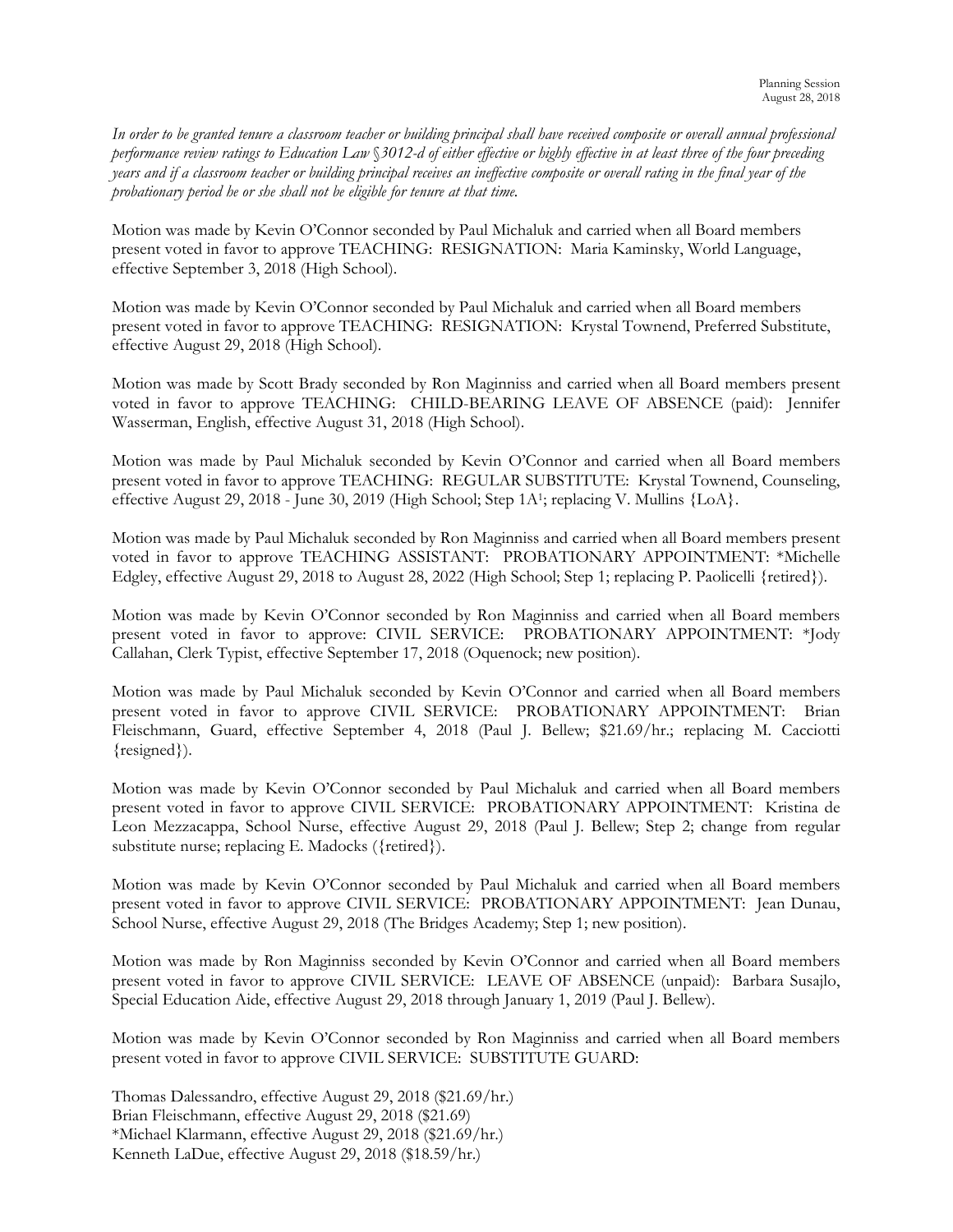# CIVIL SERVICE: SUBSTITUTE GUARD (cont.):

Sean McAleavey, effective August 29, 2018 (\$21.69/hr.) Joseph Nacarlo, effective August 29, 2018 (\$21.69/hr.) \*Toni Perrucci, effective August 29, 2018 (\$21.69/hr.) Gary Stack, effective August 29, 2018 (\$18.59/hr.)

Motion was made by Kevin O'Connor seconded by Ron Maginniss and carried when all Board members present voted in favor to approve CIVIL SERVICE: SUBSTITUTE NURSE (\$115 per diem): \*Kim Calfapietra, effective September 4, 2018; \*Elizabeth McLasky, effective September 4, 2018; Maria Meyer-Negron, effective September 4, 2018.

Motion was made by Ron Maginniss seconded by Kevin O'Connor and carried when all Board members present voted in favor to approve OTHER: CONCERT HALL MANAGERS 2018-2019: James Krais, High School (\$3,525 stipend); Arthur Machowicz, Beach Street Middle School (\$810 stipend); Michael Taranto, Udall Road Middle School (\$810 stipend).

Motion was made by Kevin O'Connor seconded by Paul Michaluk and carried when all Board members present voted in favor to approve OTHER: AUDITORIUM TECHNICIANS 2018-2019 (School Functions - \$85 per event; Rental Functions - \$60 per hour): Bruce Bockstruck; Justin DeMaio; Jesse Fawess; Frank Franzone; David Kaufman; John Kennedy; James Krais; Leonard LaPinta; Arthur Machowicz; Melissa Senatore; John Simeone; Joseph Senatore; Michael Taranto.

Motion was made by Paul Michaluk seconded by Kevin O'Connor and carried when all Board members present voted in favor to approve OTHER: ALTERNATIVE SCHOOL INSTRUCTORS 2018-2019: Jill Culver, Art Education, 1 section/full year.

Motion was made by Scott Brady seconded by Paul Michaluk and carried when all Board members present voted in favor to approve OTHER: CURRICULUM WRITING SUMMER 2018:

Mathematics Grade 6: Janet Renganeschi, Theresa Robertson Principles of Algebra: Alyssa Urbach SAT Prep in Math: Alissa Nando, Nancy Yost

Motion was made by Scott Brady seconded by Paul Michaluk and carried when all Board members present voted in favor to approve OTHER: REGENTS REVIEW SUMMER 2018: Global Studies: Philip Kane.

Motion was made by Kevin O'Connor seconded by Paul Michaluk and carried when all Board members present voted in favor to approve OTHER: SUBSTITUTE TEACHER (\$115 per diem): Kevin Burke, effective September 4, 2108, student teacher; \*Flavia Cestaro, effective August 29, 2018; Julia Giani, effective August 29, 2018.

Motion was made by Kevin O'Connor seconded by Ron Maginniss and carried when all Board members present voted in favor to approve WITA Memorandum of Agreement re: 2018-2019 Student-Teacher Calendar.

Motion was made by Kevin O'Connor seconded by Ron Maginniss and carried when all Board members present voted in favor to approve Revision of 2018-2019 Student-Teacher Calendar.

Motion was made by Scott Brady seconded by Paul Michaluk and carried when all Board members present voted in favor to approve South Shore Children's Center Lease Agreement.

Motion was made by Ron Maginniss seconded by Paul Michaluk and carried when all Board members present voted in favor to approve Change Order: Health & Educational Equipment Corp. - West Islip High School - (\$3,800).